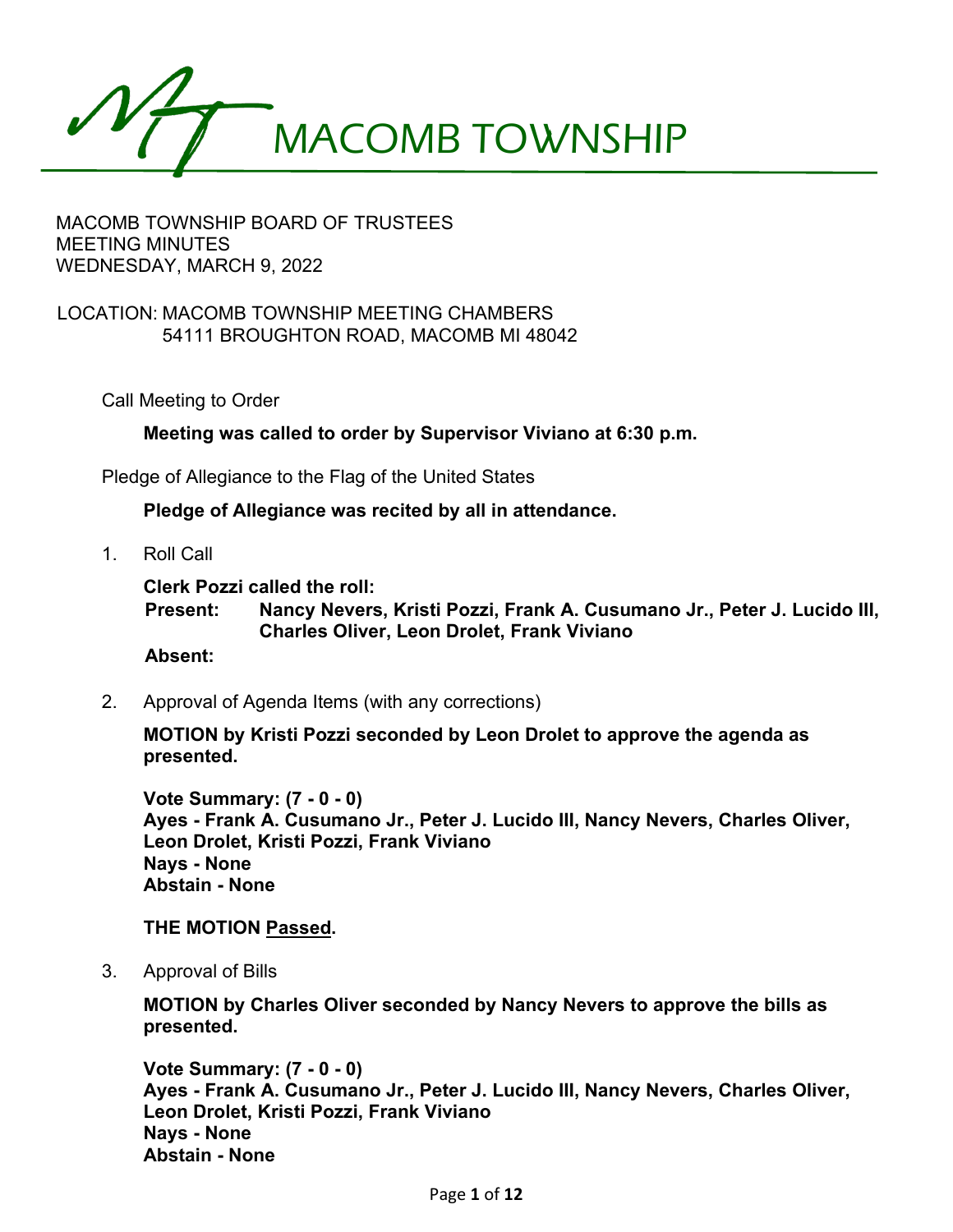## **THE MOTION Passed.**

4. Approval of Previous Meeting Minutes from February 23, 2022

**MOTION by Nancy Nevers seconded by Leon Drolet to approve meeting minutes from February 23, 2022 as presented.**

**Vote Summary: (7 - 0 - 0) Ayes - Frank A. Cusumano Jr., Peter J. Lucido III, Nancy Nevers, Charles Oliver, Leon Drolet, Kristi Pozzi, Frank Viviano Nays - None Abstain - None**

### **THE MOTION Passed.**

### **PUBLIC COMMENTS, AGENDA ITEMS ONLY - (3 MINUTE TIME LIMIT)**

Jay Lamky and Kathy Western provided public comments.

#### **CONSENT AGENDA ITEMS:**

**MOTION by Leon Drolet seconded by Peter J. Lucido III to approve the Consent Agenda items as presented.** 

**Vote Summary: (7 - 0 - 0) Ayes - Frank A. Cusumano Jr., Peter J. Lucido III, Nancy Nevers, Charles Oliver, Leon Drolet, Kristi Pozzi, Frank Viviano Nays - None Abstain - None**

#### **THE MOTION Passed.**

- 5. Water and Sewer Department
	- a. Request to Approve Contractors Application for Payment No. 4; Macomb Township 23 Mile Road Water Main Replacement - Phase 2- DiPonio Contracting, Inc. (\$154,940.95)
	- b. Request to Attend a Math Review Conference (\$320.00)
- 6. Engineering Department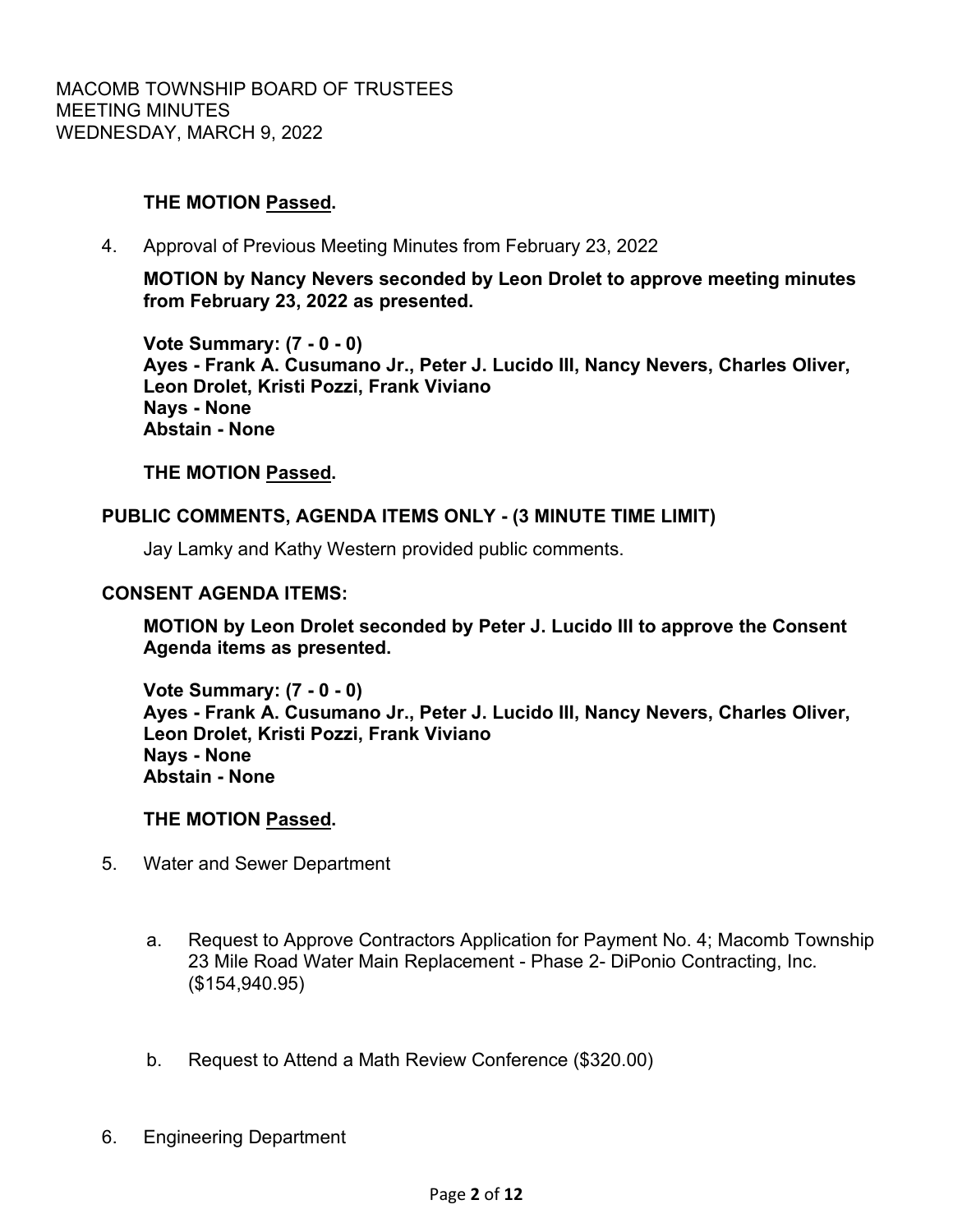- a. Request to Approve Easement for Municipal Utilities for Utilities within Macomb Street Right-of-Way
- 7. Human Resources Department
	- a. Request for Personal Leave of Absence EE# 2822
	- b. Request for Family & Medical Leave of Absence Employee # 2316
	- c. Request for Family & Medical Leave of Absence Employee # 2410
	- d. Request for Personal Leave of Absence EE # 1390

## **PUBLIC HEARING:**

8. Public Hearing and Resolution Adoption Request for the Establishment of an Industrial Development District for 16024 Angelo Dr. (Parcel ID No. 08-18-400-025) Located in the Milano Industrial Subdivision

Supervisor Viviano opened the public hearing at 6:40 PM and closed the public hearing at 6:40 PM. There were no speakers.

**MOTION by Charles Oliver seconded by Peter J. Lucido III to adopt the resolution establishing the Industrial Development District for 16024 Angelo Dr., parcel identification Number 08-18-400-025 as requested by the petitioner, Applied PhotoChemical.**

**ROLL CALL Vote Summary: (7 - 0 - 0) Ayes - Charles Oliver, Peter J. Lucido III, Frank A. Cusumano Jr., Nancy Nevers, Leon Drolet, Kristi Pozzi, Frank Viviano Nays - None Abstain - None**

**THE MOTION Passed.**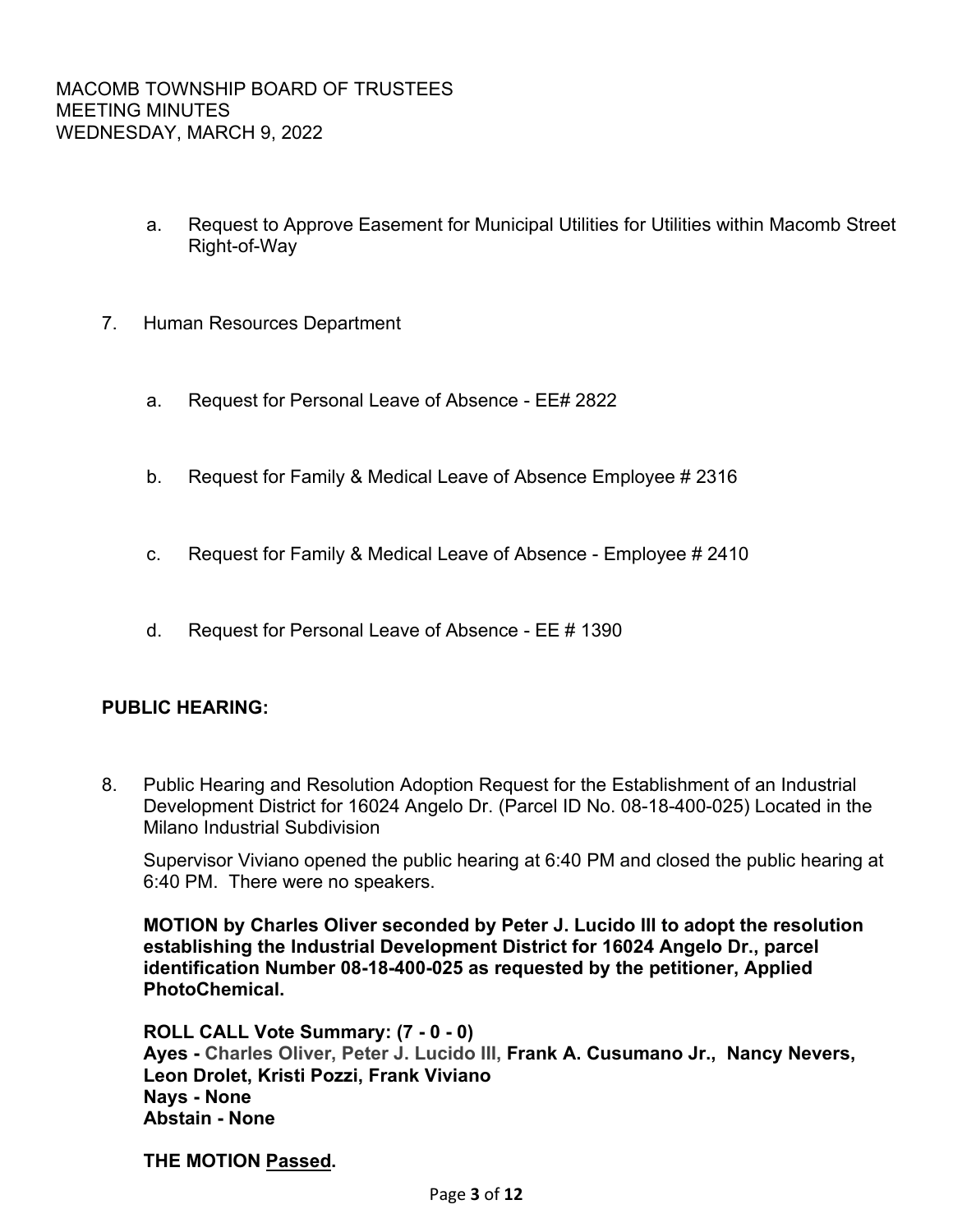## **RESOLUTION INDUSTRIAL DEVELOPMENT DISTRICT**

Minutes of a Regular meeting of the Township Board of the Township of Macomb, County of Macomb, Michigan, held in the Township Hall in said Township on March 9, 2022 at 6:30 P.M., Eastern Daylight Saving Time.

## **PRESENT: Viviano, Pozzi, Drolet, Cusumano, Lucido, Nevers, Oliver ABSENT: None**

The following preamble and resolution were offered by Member Oliver and supported by Member Lucido:

WHEREAS**,** Macomb Township wishes to retain employment of its constituents and promote economic growth within its boundaries, and

WHEREAS**,** the property described as, 16024 Angelo Drive. attached hereto and made a part hereof by reference, lies within Macomb Township, and

WHEREAS**,** Macomb Township wishes to establish an Industrial Development District pursuant to the provisions of Act 198, Public Acts of Michigan, 1974, as amended (hereinafter referred to as Act No. 198), being MCL 207.551 et.seq., which provides for the establishment, by resolution, of Industrial Development Districts, the providing of public notice thereof and an opportunity for a public hearing for the establishment of such districts, and

WHEREAS**,** Macomb Township levies ad valorem taxes at a rate which, taken together with the rates of ad valorem taxes levied by other taxing authorities which levy taxes within the Township, exceeds \$30.00 for each \$1,000.00 of State Equalized Valuation.

# **NOW, THEREFORE, BE IT RESOLVED:**

1. That Macomb Township, hereby proposes to establish an Industrial Development District, consisting of that parcel or tract of land described in Exhibit "A" known as, 16024 Angelo Drive, attached hereto.

2. That a hearing on the establishment of the proposed Industrial Development District shall be held in the Macomb Township Board Room, located at 54111 Broughton Road, Macomb Township, MI at 6:30 p.m. on Wednesday, March 9, 2022. At said hearing, all persons owning real property with the proposed Industrial Development District and any other resident or taxpayer of the Township shall have a right to appear and be heard.

3. That the Township Clerk is hereby directed to obtain from the Assessing Department the mailing addresses of all persons owning real property within the proposed Industrial Development District, and to give notice of the proposed establishment of said District, which shall include the time and place of the hearing on the establishment thereof, to said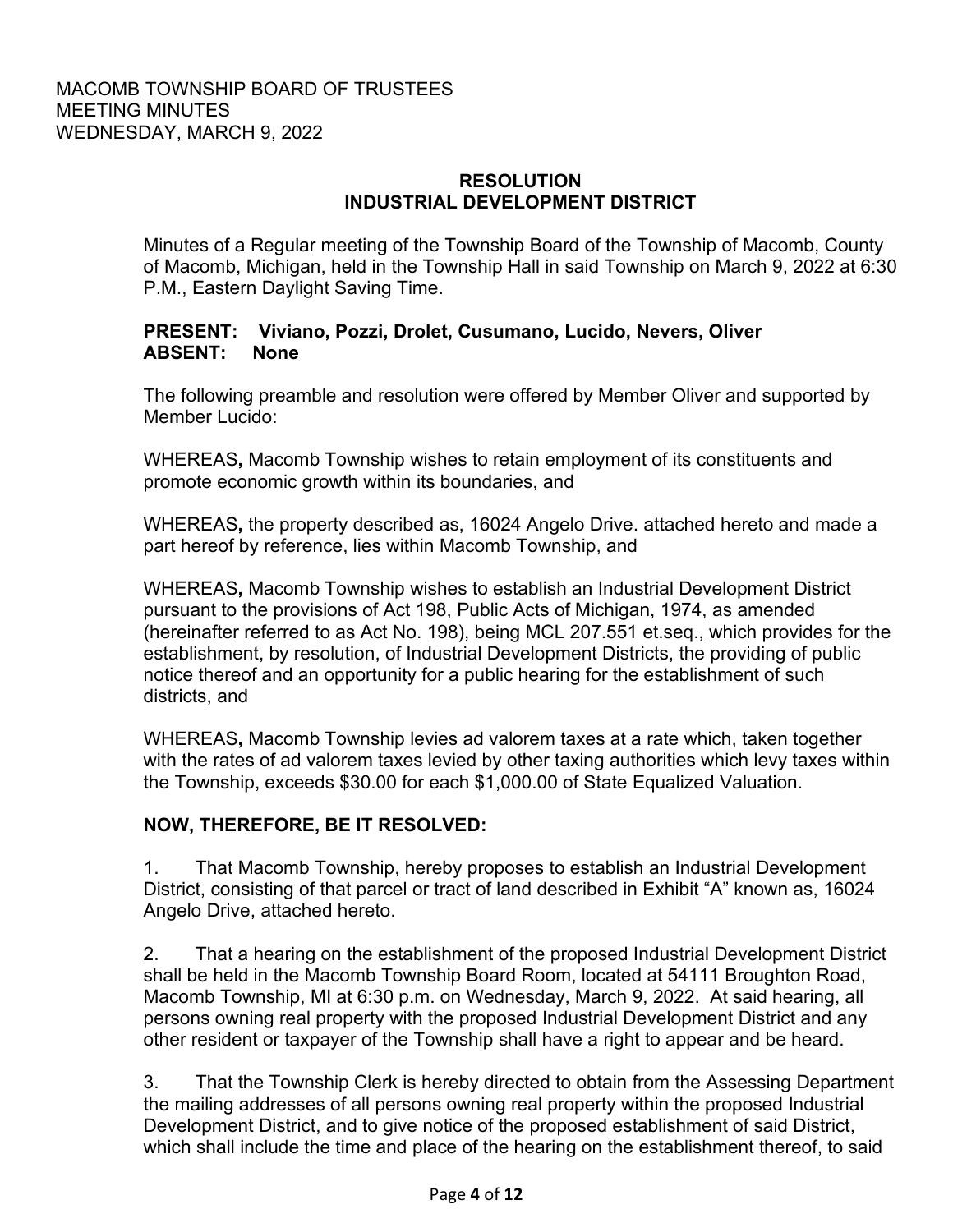persons owning real property within the proposed District by mailing a copy of this Resolution to each of said persons at their respective mailing addresses, by certified mail, return receipt requested.

4. That the Township Clerk is further directed to cause this resolution and a description of the consequences of the creation of an Industrial Development District under Act 198, to be published in Macomb Daily Paper, which the Township declares to be a newspaper of general circulation within the Township and in which official notices of the Township are ordinarily published.

### **MOTION by Oliver seconded by Lucido to approve the Industrial Development District to be located at 16024 Angelo Drive, Parcel ID No. 08-18-400-025.**

**Roll Call: Ayes: Oliver, Lucido, Cusumano, Nevers, Drolet, Pozzi, Viviano Nays: None Absent: None RESOLUTION DECLARED ADOPTED this 9th day of March 2022.**

**NEW BUSINESS:**

## **WATER AND SEWER DEPARTMENT:**

9. Request to Approve Update to the (5) Five-year Financial Projection and (1) One-year Rate Design for Macomb Township Water & Sewer Department. UFS, Utility Financial Solutions, LLC. (\$17,000.00) Postponed from February 23, 2022 Meeting

**MOTION by Charles Oliver seconded by Peter J. Lucido III to Approve the request to update the (5) Five-year Financial Projection and (1) One-year Rate Design for the Macomb Township Water & Sewer Department. UFS, Utility Financial Solutions, LLC. (\$17,000.00) and to go out for bid in subsequent years for water rate design.**

**Vote Summary: (6 - 1 - 0) Ayes - Peter J. Lucido III, Nancy Nevers, Charles Oliver, Leon Drolet, Kristi Pozzi, Frank Viviano Nays - Frank A. Cusumano Jr. Abstain - None**

**THE MOTION Passed.**

#### **HUMAN RESOURCES DEPARTMENT:**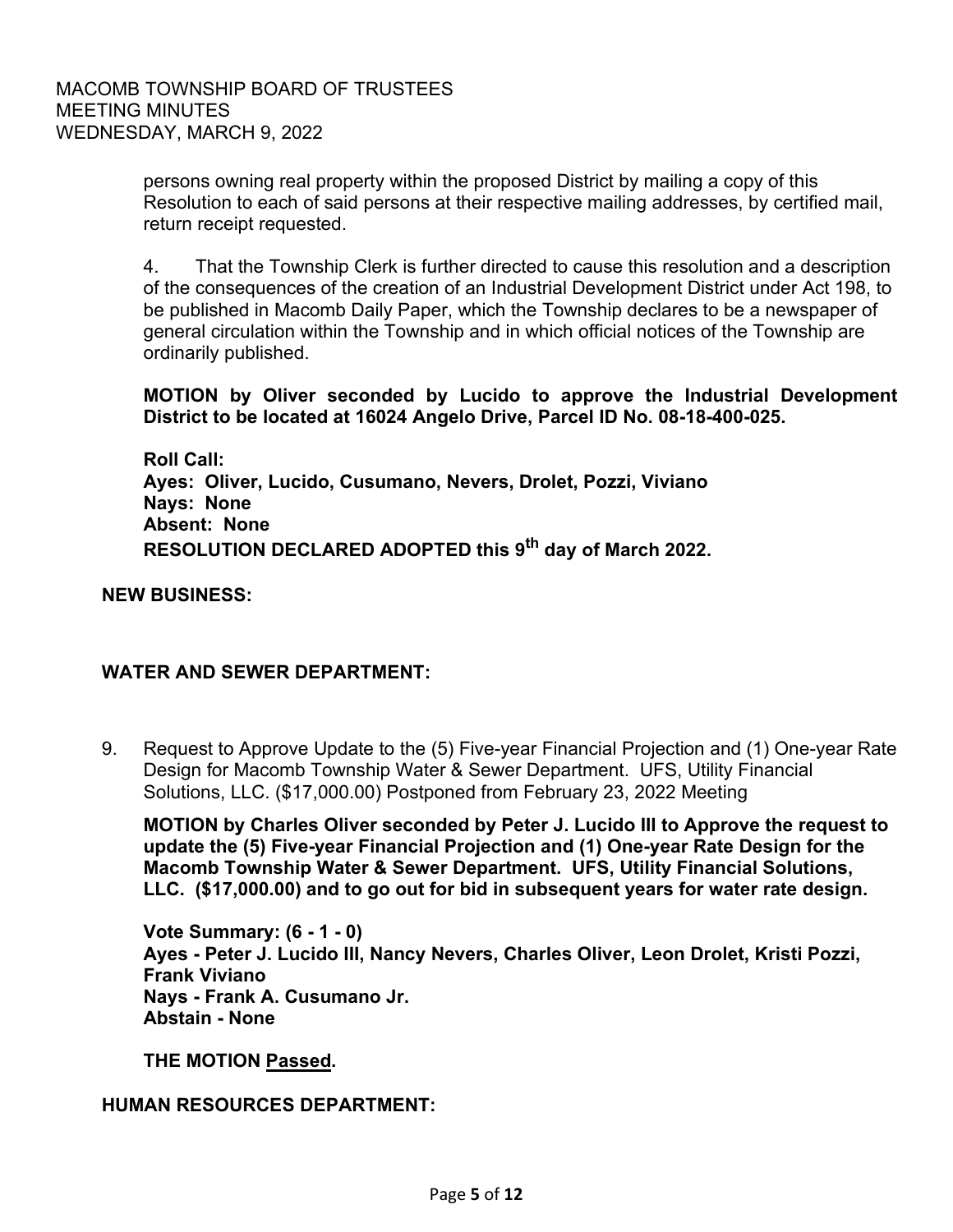10. Authorization to extend offer of employment - DPW Director

**MOTION by Kristi Pozzi seconded by Charles Oliver to Approve Kevin Johnson for the position of DPW Director contingent upon successful completion of all post offer requirements. The effective date of hire will be on or after March 14, 2022.** 

**Vote Summary: (7 - 0 - 0) Ayes - Frank A. Cusumano Jr., Peter J. Lucido III, Nancy Nevers, Charles Oliver, Leon Drolet, Kristi Pozzi, Frank Viviano Nays - None Abstain - None**

### **THE MOTION Passed.**

11. Authorization to extend offer of employment - Utility Worker

**MOTION by Kristi Pozzi seconded by Charles Oliver to Approve Christopher Moylan for the position of Utility Worker contingent upon successful completion of all post offer requirements. The effective date of hire will be on or after March 21, 2022.** 

**Vote Summary: (7 - 0 - 0) Ayes - Frank A. Cusumano Jr., Peter J. Lucido III, Nancy Nevers, Charles Oliver, Leon Drolet, Kristi Pozzi, Frank Viviano Nays - None Abstain - None**

**THE MOTION Passed.**

# **PLANNING AND ZONING DEPARTMENT:**

12. Rezoning Request; Residential One-Family (R-1) and General Commercial (C-2) to Residential Multiple Family, High Density (R-2-H) Permanent Parcels #08-33-376-008, #08-33-376-010, and #08-33-400-043; Located on the north side of Hall Road, east of Romeo Plank; Section33; Sal-Mar Macomb Corporate Center, LLC, Petitioner

**MOTION by Charles Oliver seconded by Leon Drolet to Approve Rezoning Request; Residential One-Family (R-1) and General Commercial (C-2) to Residential Multiple Family, High Density (R-2-H) Permanent Parcels #08-33-376-008, #08-33-376-010, and #08-33-400-043** 

**Vote Summary: (0 - 7 - 0) Ayes - None Nays - Frank A. Cusumano Jr., Peter J. Lucido III, Nancy Nevers, Charles Oliver, Leon Drolet, Kristi Pozzi, Frank Viviano Abstain - None**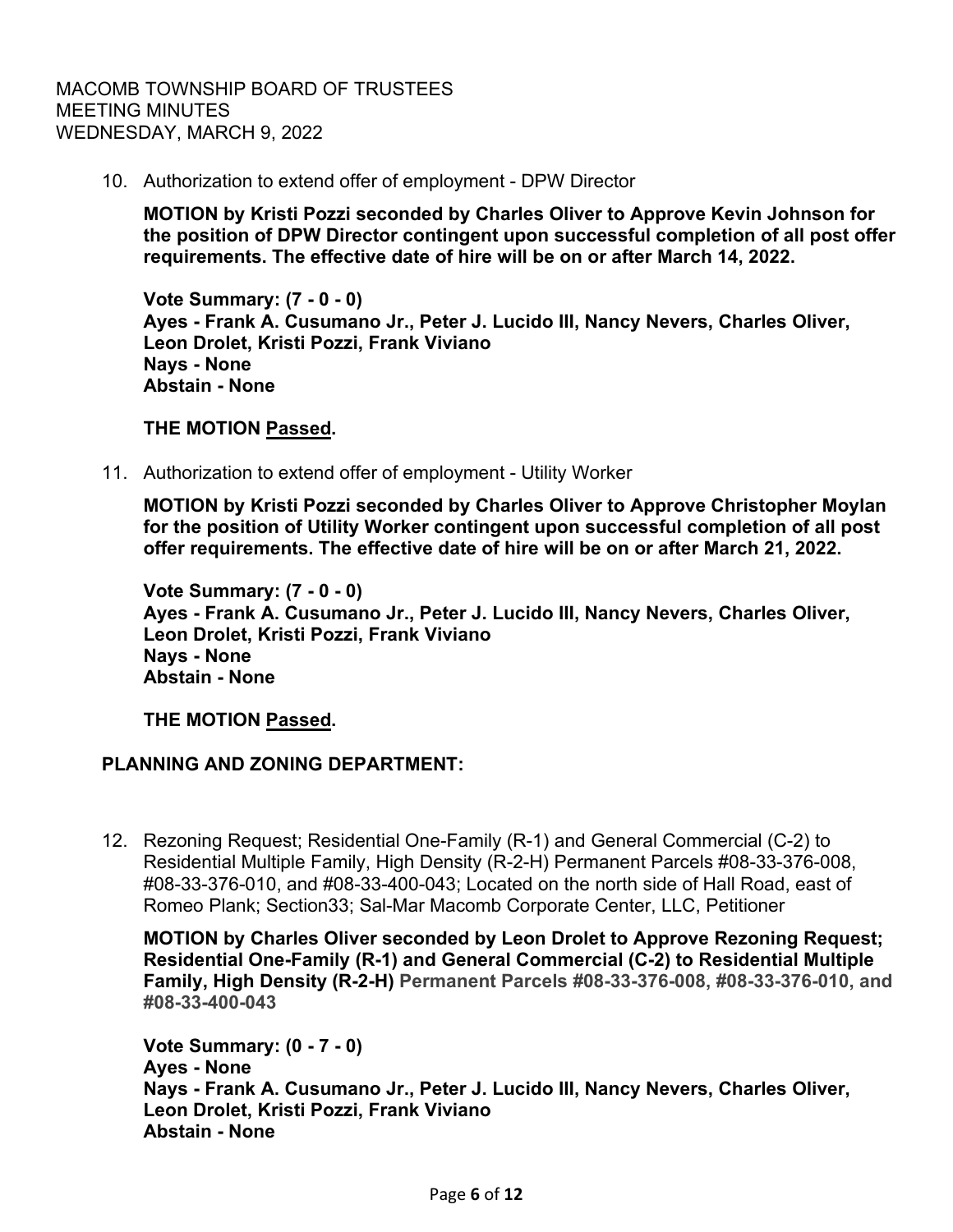## **THE MOTION Failed.**

13. Request to Adopt the Cultivate Macomb 2022 Master Plan

**MOTION by Kristi Pozzi seconded by Nancy Nevers to Request to Adopt the Cultivate Macomb 2022 Master Plan.**

**Vote Summary: (7 - 0 - 0) Ayes - Frank A. Cusumano Jr., Peter J. Lucido III, Nancy Nevers, Charles Oliver, Leon Drolet, Kristi Pozzi, Frank Viviano Nays - None Abstain - None**

**THE MOTION Passed.**

## **TREASURER'S OFFICE:**

 14. Request to Adopt Resolution in Support of Macomb Township's Michigan Natural Resources Trust Fund Grant Application

**MOTION by Leon Drolet seconded by Frank A. Cusumano Jr. to Adopt the Resolution in Support of Macomb Township's Michigan Natural Resources Trust Fund Grant Application as Presented.**

**ROLL CALL Vote Summary: (7 - 0 - 0) Ayes - Leon Drolet, Frank A. Cusumano Jr., Peter J. Lucido III, Nancy Nevers, Charles Oliver, Kristi Pozzi, Frank Viviano Nays - None Abstain - None**

## **THE MOTION Passed.**

## **Resolution in Support of Macomb Township's Michigan Natural Resources Trust Fund Grant Application**

WHEREAS, Macomb Township has been identified as having a lack of adequate park space for its 93,000+ residents; and

WHEREAS, The Macomb Township Board of Trustees has listened to its residents express the need for more park space and walking/cycling trails, and has included plans to increase public park space in its 2017-2022 Parks and Recreation Plan; and

WHEREAS, in 2021, Macomb Township received a generous land donation from the Pitchford Family. This 14.1-acre property is located on Romeo Plank just a ¼ mile north of 22 Mile Road; and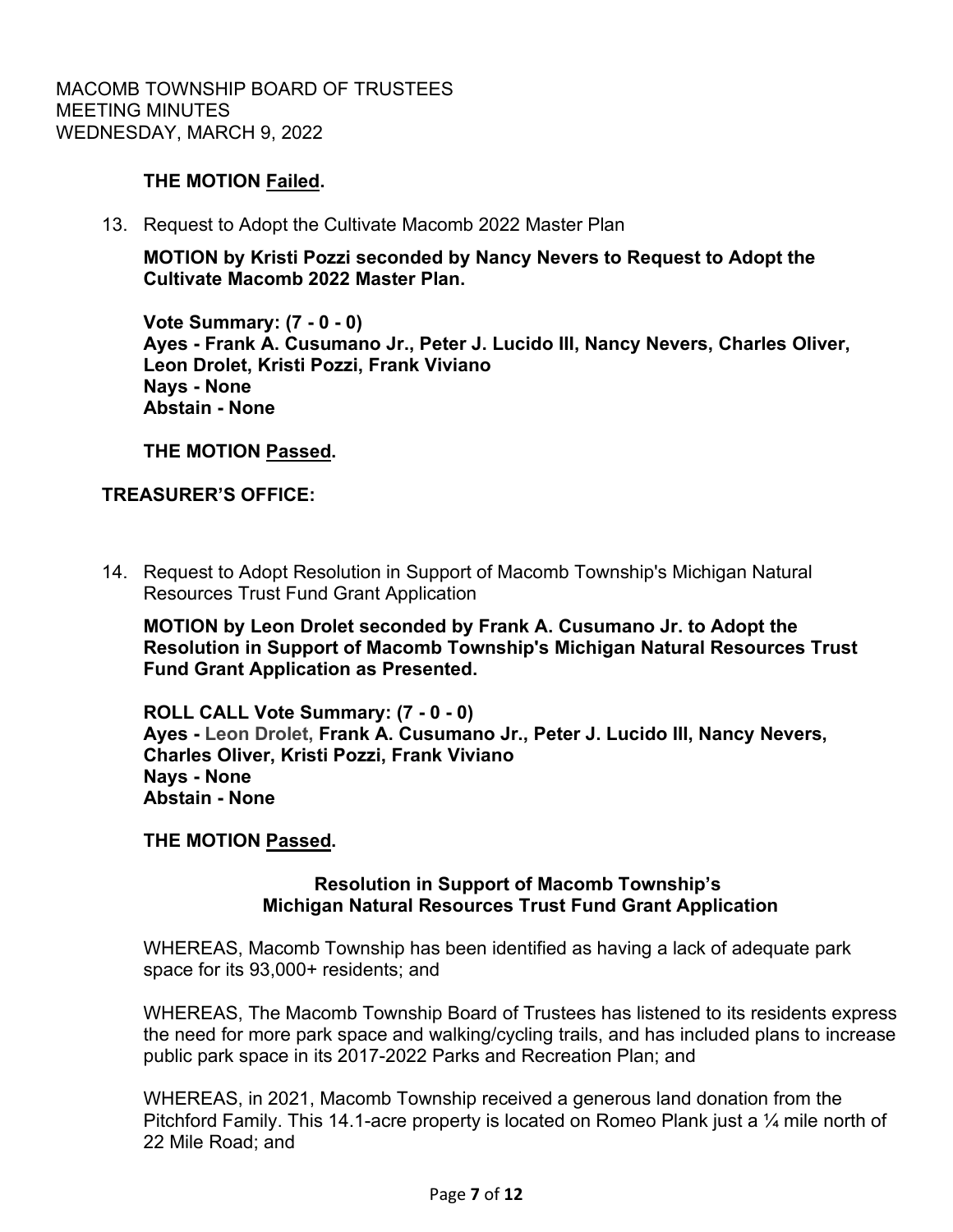WHEREAS, this Board of Trustees has previously adopted plans to develop this land into a public park with tennis and pickleball courts, a walking trail, and a dog park; and

WHEREAS, the plans for Pitchford Park include connecting the park to adjoining neighborhoods to increase non-motorized access and allow families to better and more safely access this public asset; and

WHEREAS, Township leaders and staff support requesting a \$150,000 grant from the Michigan Natural Resources Trust Fund to help build the park's non-motorized trail and neighborhood access;

Whereas, the Township is committed to support the grant with a 50% match to develop the trail and neighborhood access; and

NOW THEREFORE IT BE RESOLVED that the Macomb Township Board of Trustees approved making an application for a Natural Resources Trust Fund grant in the amount of \$150,000.

**MOTION by Drolet seconded by Cusumano to adopt the Resolution in support of Macomb Township's Michigan Natural Resources Trust Fund Grant Application for Pitchford Park.**

**Roll Call: Ayes: Drolet, Cusumano, Lucido, Neves, Oliver, Pozzi, Viviano Nays: None Absent: None RESOLUTION DECLARED ADOPTED this 9th day of March, 2022.**

15. Request to Adopt Resolution Supporting SMART Opt Out Option

**MOTION by Leon Drolet seconded by Nancy Nevers to Adopt Resolution Supporting SMART Opt Out Option.**

**ROLL CALL Vote Summary: (7 - 0 - 0) Ayes - Leon Drolet, Nancy Nevers, Frank A. Cusumano Jr., Peter J. Lucido III, Charles Oliver, Kristi Pozzi, Frank Viviano Nays - None Abstain - None**

#### **THE MOTION Passed.**

## **Resolution Supporting SMART Opt Out Option**

WHEREAS, it is a priority of the Macomb Township Board of Trustees to ensure transitchallenged Township residents are provided adequate and needed transportation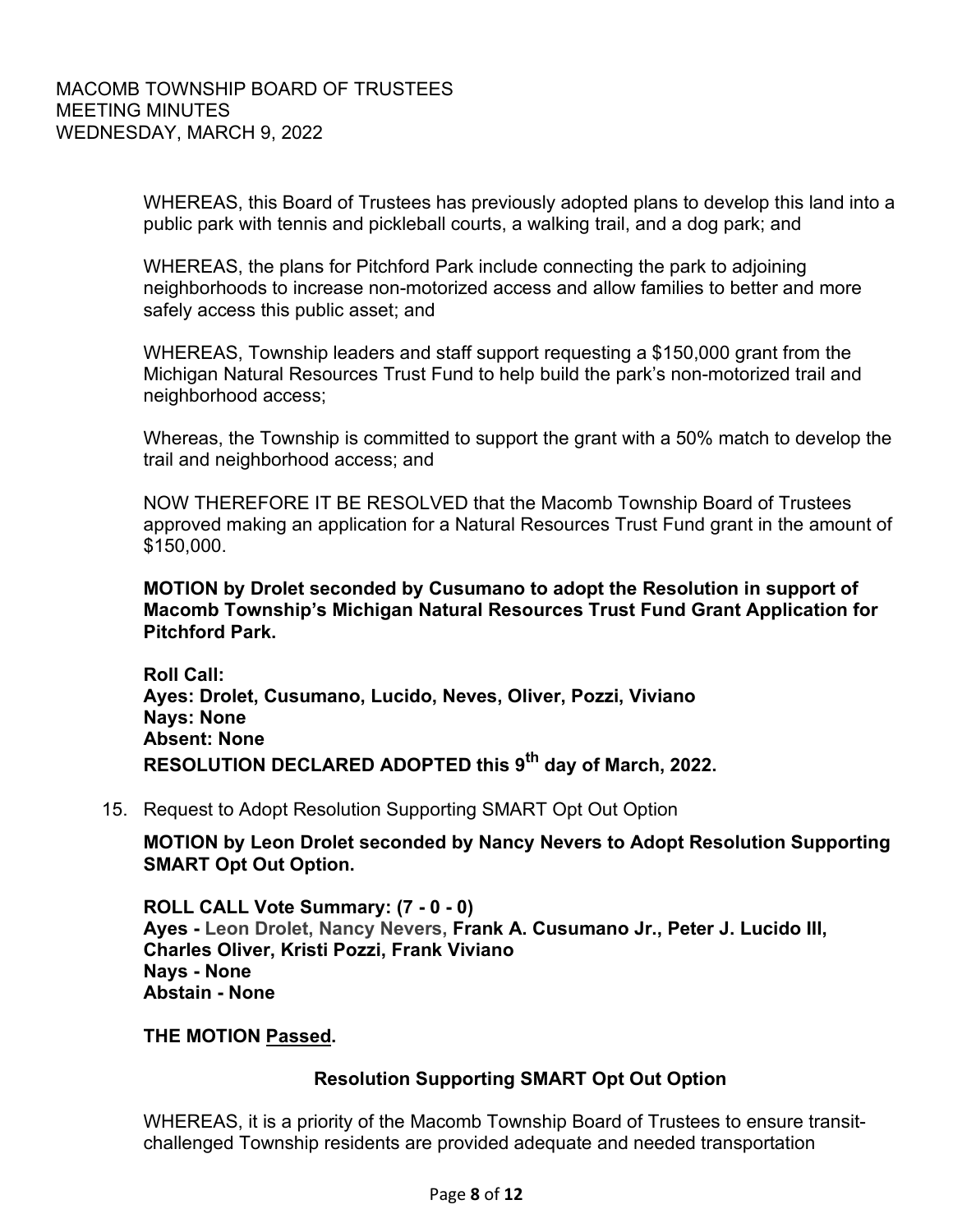assistance, and;

WHEREAS, the Township of Macomb pays for 'door-to-door' shuttle bus service for senior citizens, disabled citizens, and other residents with special transportation needs using Municipal Credits and Community Credits funded by state gas tax and vehicle registration fees administered by the State of Michigan and;

WHEREAS, shuttles providing door-to-door service for Macomb Township residents is more accommodating to our Township residents with transportation challenges than busses that provide only main road service with limited, designated stops, and;

WHEREAS, taxpayers of Macomb Township paid over \$3.8 million in property taxes in 2021 to the Suburban Mobile Area Regional Transportation Authority (SMART) for main road bus service that is of minimal value to residents compared to door-to-door shuttle service paid for separately by the Township at the much lower cost of \$211,908, and;

WHEREAS, Macomb Township homeowners paid an average of \$124.33 to SMART for "main line" bus service in 2021 compared to the average of \$6.42 per-Township-household cost to provide door-to-door shuttle service for transit-challenged residents, and;

WHEREAS, the \$3.8 million paid by Macomb Taxpayers to SMART exceeds the amount spent by the Township on all road improvements and repair projects combined in 2021, on parks and recreation, and is 66% of the amount residents paid for essential sheriff protection in 2021, and;

WHEREAS, it is a duty of the Macomb Township Board to ensure Township taxpayers are provided the best possible use for their tax dollars, and;

WHEREAS, individual cities and townships in neighboring communities such as, Oakland County and Wayne County, have the ability to choose whether SMART is the best way to serve their residents by 'opting out' of the SMART system if it is in the best interests of their residents and taxpayers, and;

WHEREAS, Macomb County cities and townships do not have any choice, individually, whether SMART is the best and most cost-effective option for serving their community's transit needs;

**THEREFORE,** the Macomb Township Board requests that the Macomb County Board of Commissioners NOT approve placement of a SMART millage on a 2022 election ballot unless provisions are first enacted to allow Macomb Township to 'OPT OUT' of SMART service and associated taxes:

**FURTHER,** the Macomb Township Board of Trustees directs the Township Supervisor to send a copy of this resolution to the Macomb County Commissioners representing Macomb Township, the Chair of the Macomb County Board of Commissioners, and the Macomb County Executive.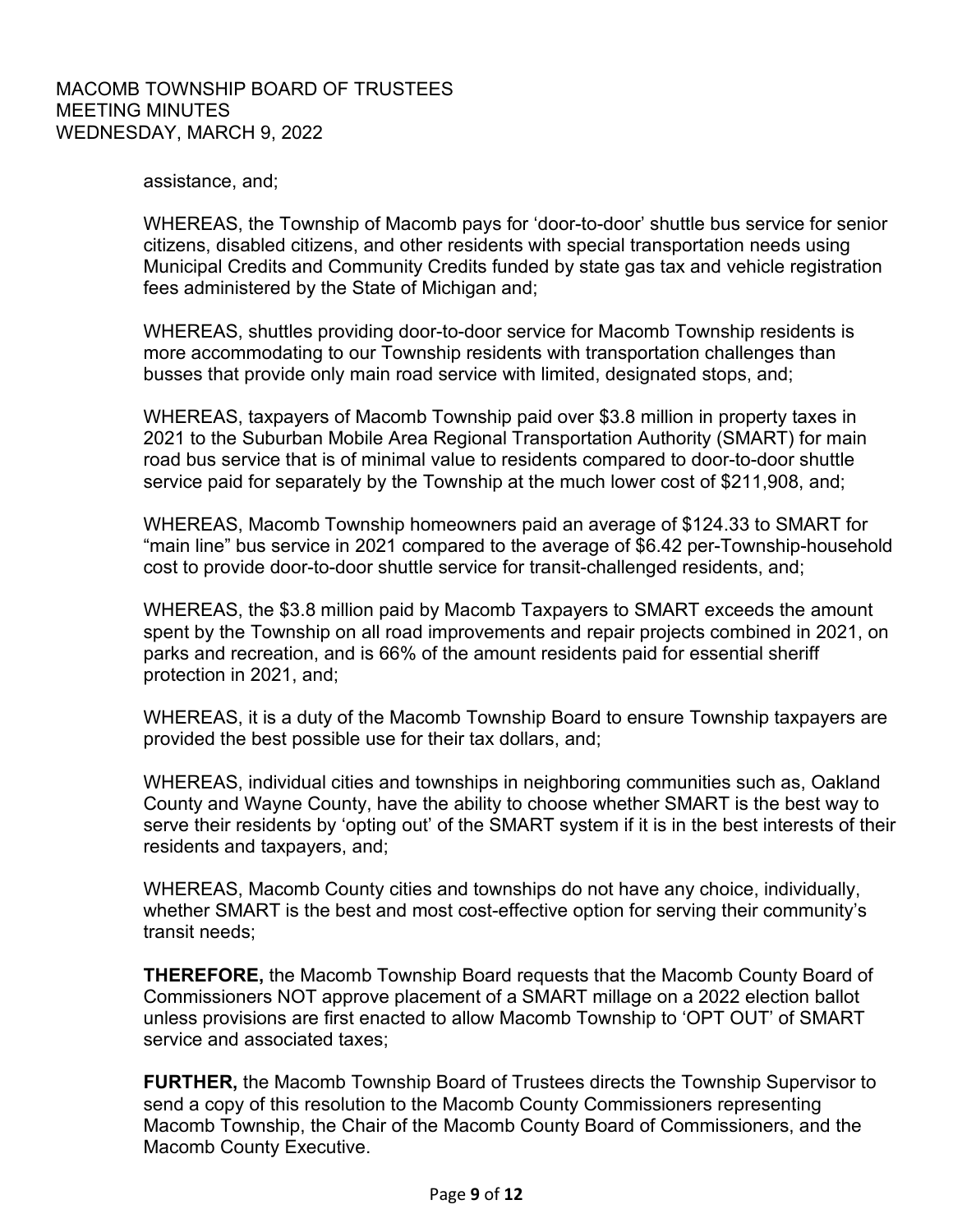**MOTION by Drolet second by Nevers to support the above and foregoing Resolution regarding a SMART Opt Out Option for Macomb Township.**

**Roll Call: Ayes: Drolet, Nevers, Cusumano, Lucido, Oliver, Pozzi, Viviano Nays: None Absent: None RESOLUTION DECLARED ADOPTED this 9th day of March, 2022.**

### **FINANCE DEPARTMENT:**

16. Request to Approve Credit Card/Commercial Card Policy Revisions

**MOTION by Kristi Pozzi seconded by Leon Drolet to approve the Credit Card/Commercial Card Policy with a revision date of 2/15/22.**

**Vote Summary: (7 - 0 - 0) Ayes - Frank A. Cusumano Jr., Peter J. Lucido III, Nancy Nevers, Charles Oliver, Leon Drolet, Kristi Pozzi, Frank Viviano Nays - None Abstain - None**

**THE MOTION Passed.**

#### **SUPERVISOR'S OFFICE:**

 17. Request to approve the Extension of Due Diligence for Purchase Agreement Dated January 11, 2022

**MOTION by Leon Drolet seconded by Kristi Pozzi to approve the Extension of Due Diligence for Purchase Agreement Dated January 11, 2022.**

**Vote Summary: (7 - 0 - 0) Ayes - Frank A. Cusumano Jr., Peter J. Lucido III, Nancy Nevers, Charles Oliver, Leon Drolet, Kristi Pozzi, Frank Viviano Nays - None Abstain - None**

## **THE MOTION Passed.**

 18. Request to approve the Extension of Due Diligence for Purchase Agreement Dated December 15, 2021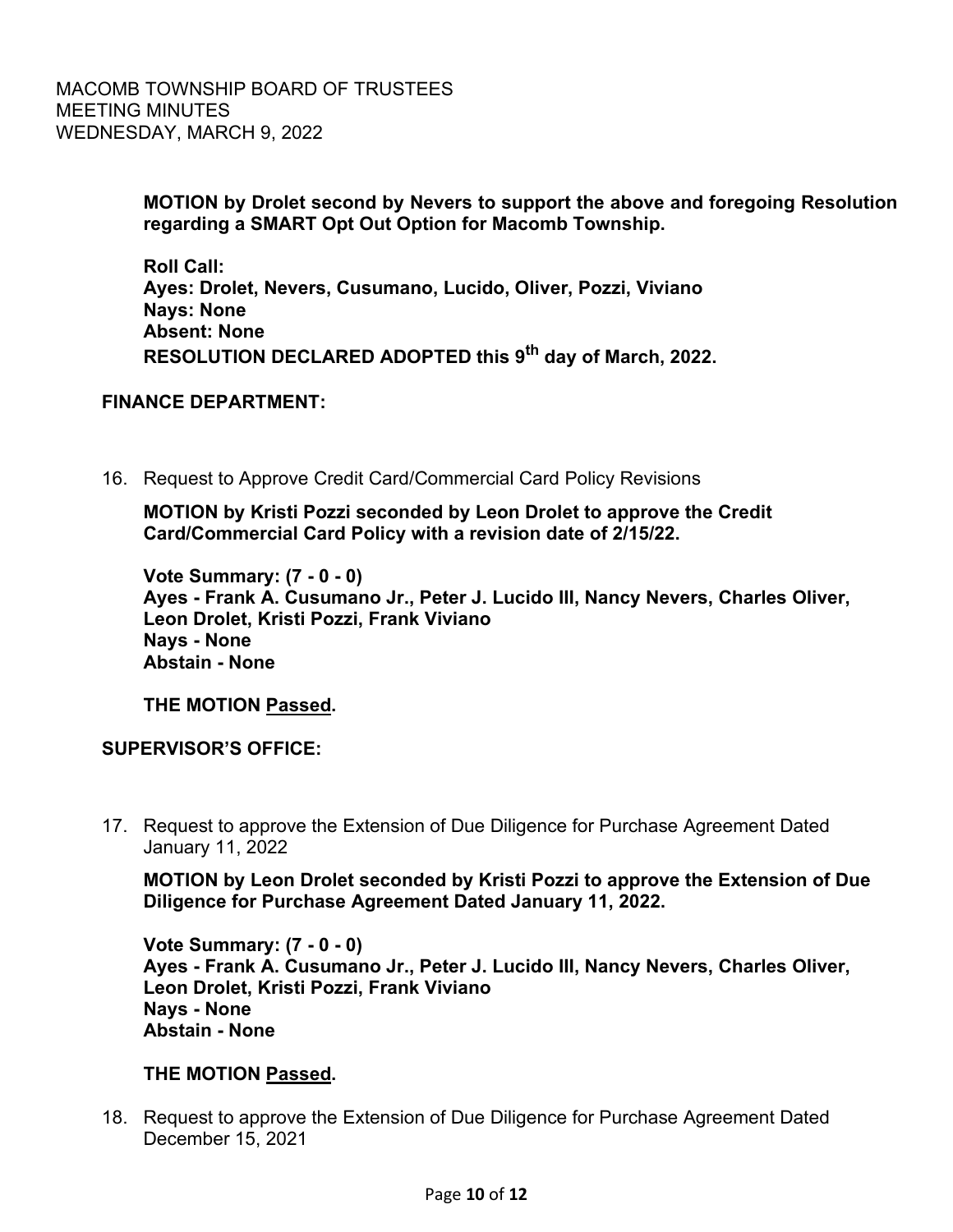MACOMB TOWNSHIP BOARD OF TRUSTEES MEETING MINUTES WEDNESDAY, MARCH 9, 2022

### **MOTION by Leon Drolet seconded by Kristi Pozzi to approve the Extension of Due Diligence for Purchase Agreement Dated December 15, 2021.**

**Vote Summary: (7 - 0 - 0) Ayes - Frank A. Cusumano Jr., Peter J. Lucido III, Nancy Nevers, Charles Oliver, Leon Drolet, Kristi Pozzi, Frank Viviano Nays - None Abstain - None**

### **THE MOTION Passed.**

19. Request to award a one (1) year contract to Green Meadows Lawnscape, Inc. for Spring Clean-up (Corners Park Only), Re-edge Beds & Mulch Installation and Lawn Maintenance (including mowing, trimming and edging) for 27 Township sites for \$105,640, with an option to extend the contract for 2 additional years

**MOTION by Leon Drolet seconded by Nancy Nevers to award a one (1) year contract to Green Meadows Lawnscape, Inc. for Spring Clean-up (Corners Park Only), Reedge Beds & Mulch Installation and Lawn Maintenance (including mowing, trimming and edging) for 27 Township sites for \$105,640, with an option to extend the contract for 2 additional years.**

**Vote Summary: (7 - 0 - 0) Ayes - Frank A. Cusumano Jr., Peter J. Lucido III, Nancy Nevers, Charles Oliver, Leon Drolet, Kristi Pozzi, Frank Viviano Nays - None Abstain - None**

**THE MOTION Passed.**

## **PUBLIC COMMENTS, NON-AGENDA ITEMS ONLY - (3 MINUTE TIME LIMIT)**

Kim Hemme provided public comments.

## **BOARD COMMENTS:**

Trustees Comments

Trustees Lucido, Nevers, Oiiver and Cusumano welcomed Kevin Johnson and Christopher Moylan to the Macomb Township team, congratulated Josh Bocks on the Cultivate Macomb Master Plan, thanked Gerry Wangelin for his many years of service to the Township and pledged to continue shuttle bus service in the Township.

#### Treasurer Comments

Treasurer Drolet thanked the employees involved with the lawn maintenance RFP and